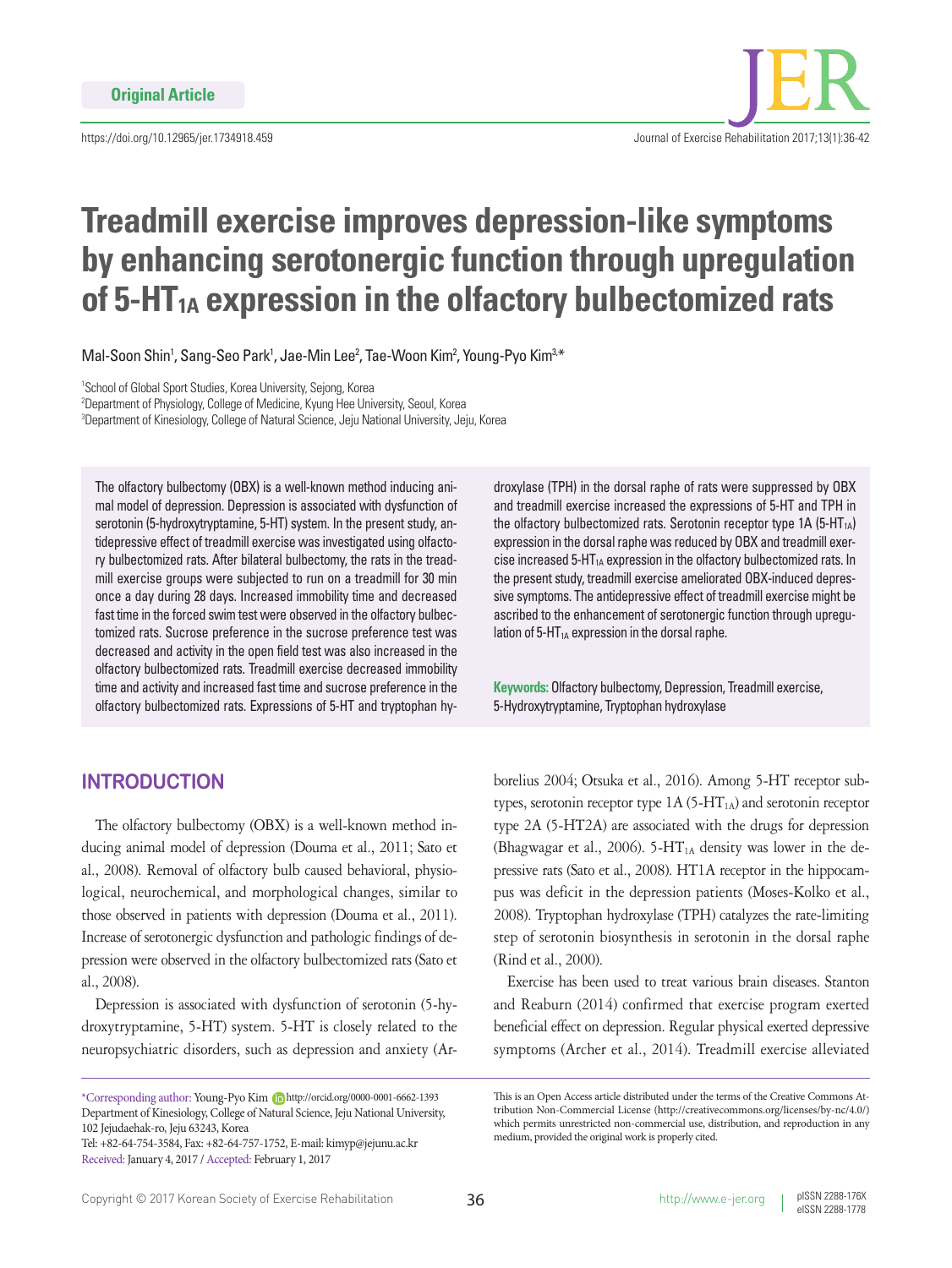chronic mild stress-induced depressive symptoms in rats (Lee et al., 2015).

Many studies shown that exercise has a therapeutic effect on depression, however, the effect of treadmill exercise on OBX-induced depression is not clarified. In the present study, antidepressive effect of treadmill exercise was investigated using olfactory bulbectomized rats. For this study, forced swimming test (FST) for depressive symptoms, sucrose preference test for anhedonia, and open field test for activity were conducted. The serotonergic function in the dorsal raphe was detected using immunohistochemistry for 5-HT and TPH and Western blot for TPH and 5-HT<sub>1A</sub>.

# **MATERIALS AND METHODS**

#### **Animals**

Female Sprague-Dawley rats  $(210 \pm 10 \text{ g}, 6 \text{ weeks old})$  were used and the experimental procedures were performed in accordance with the animal care guidelines of the National Institutes of Health and the Korean Academy of Medical Sciences. The animals were housed under the controlled temperature  $(23^{\circ}C \pm 2^{\circ}C)$  and lighting (08:00 a.m. to 20:00 p.m.) conditions with food and water available *ad libitum*. The animals were randomly divided into four groups ( $n=10$  in each group): sham-operation group, sham-operation and treadmill exercise group, olfactory bulbectomized group, olfactory bulbectomized and treadmill exercise group.

#### **Bilateral OBX surgery**

OBX was performed using a previously described procedure (Kalshetti et al., 2015). The rats were anesthetized with isoflurane (2% isoflurane in 30%  $O_2$  and 70%  $N_2$ ; Vibac Laboratories, Carros, France). Each rat was placed in stereotaxic frame (Benchmark Deluxe, MyNeurolab, St. Louis, MO, USA), head was shaven, midline scalp sagittal incision (1 cm) was made, bilateral burr holes (diameter, 2 mm) was drilled at 8 mm anterior to bregma and 2 mm lateral from midline. Both main and accessory olfactory bulbs were aspirated through both burr holes using a blunt hypodermic needle attached to water pump. The rats in the sham-operation groups received operation for burr holes only. The rats were allowed to recover for the period of 7 days after surgery.

#### **Treadmill exercise protocol**

After completion of 7 days of recovery period, the rats in the treadmill exercise groups were subjected to run on a treadmill for 30 min once a day during 28 days. Exercise load consisted of running at a speed of 2 m/min for the first 5 min, at a speed of 5 m/

min for the next 5 min, and then at a speed of 8 m/min for the last 20 min, with the 0° inclination.

#### **Forced swimming test**

In order to evaluate the degree of a depression state in rats, modified FST was conducted, as a previously described method (Baek et al., 2012). After the cessation of exercise, the rats conducted a pretest for 15 min to eliminate the acute stress by water and to adapt the animals to the water. Twenty-four hr after the pretest, the rats were tested for 6 min. The animals were placed individually into the glass cylinder 20 cm in diameter and 90 cm in height, filled with water to a height of 75 cm. The temperature of the water was adjusted to  $25^{\circ}C \pm 1^{\circ}C$ . During the test session, immobility time and fast time were analyzed using a Smart version 2.5 video tracking system (Panlab, Barcelona, Spain). Immobility was defined to occur when no additional activity was observed other than the actions needed to keep the rat's head above the water. Fast was defined to occur when the rat was in an active vertical motion with its forelegs above the water level.

#### **Sucrose preference test**

Sucrose preference test for the evaluation of anhedonia was conducted, as a previously described method (Lee et al., 2015). For this purpose, two bottles were presented to the animals for 24 hr. One bottle contained pure drinking water and the other contained 1% sucrose solution. The sucrose preference (%) was calculated as follows: consumed total amount of sucrose/consume total amount of fluid (water + sucrose) $\times$  100 during 24 hr.

#### **Open field test**

To determine the activity in the rats, open-field test was conducted, as a previously described method (Roh et al., 2016). The rats were randomly assigned to an order of testing and placed in a white square open-field arena (100 cm $\times$ 100 cm) made of wood, enclosed by 40-cm-high walls and exposed to strong illumination (200 lux). The arena was divided into 25 squares (20 cm $\times$  20 cm), consisting of 9 central and 16 peripheral squares. The animals were placed in the center of the arena and were allowed to explore the environment for 1 min. Following this time, the number of squares crossed was recorded for 5 min.

#### **Tissue preparation**

After the behavioral tests, the rats were deeply anesthetized with Zoletil 50 anesthesia (1 mg/kg, intraperitoneally; Vibac Laboratories). After complete anesthesia, the mice were transcardially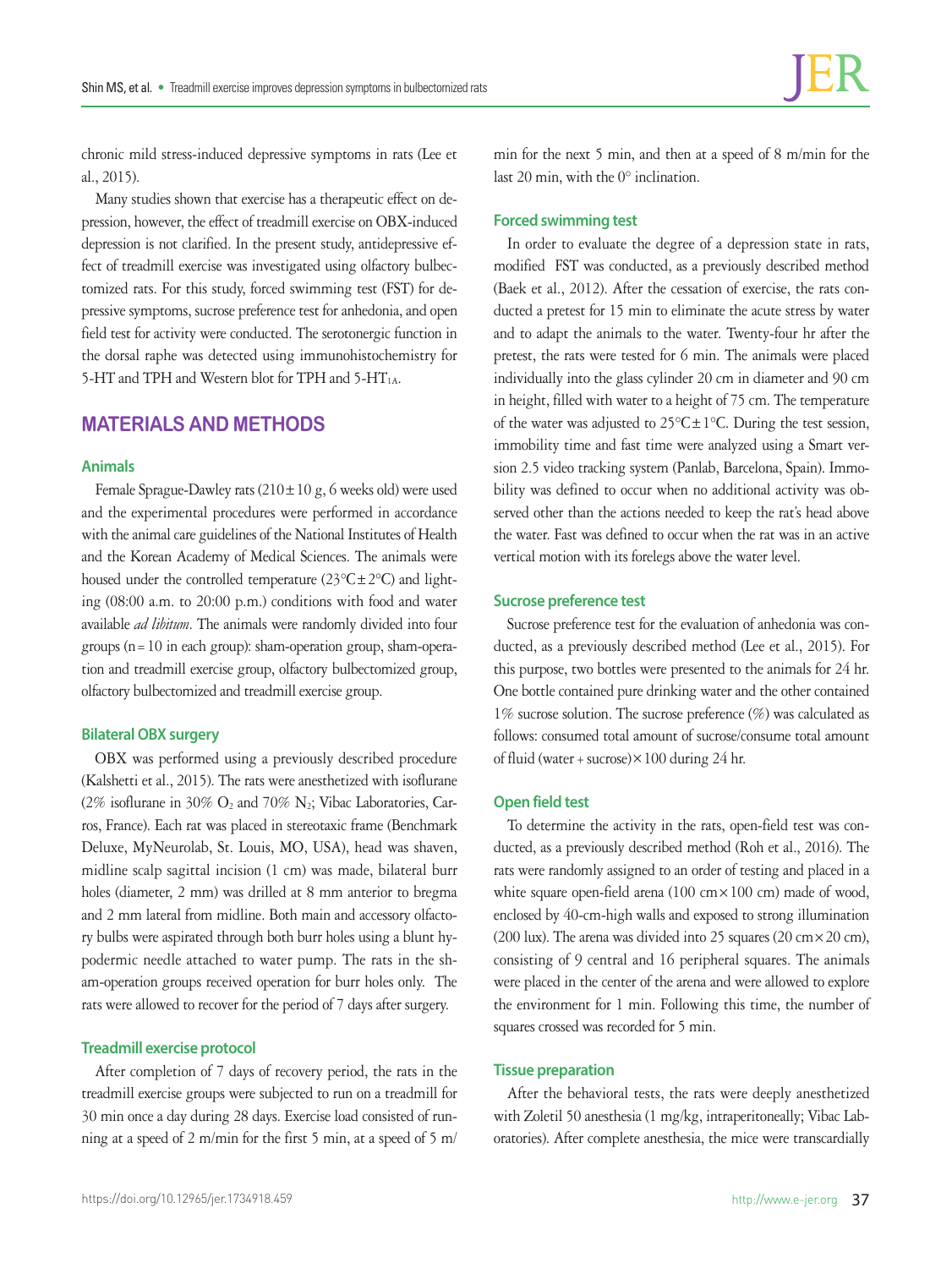perfused with 0.05-M phosphate-buffered saline (PBS), followed by 4% paraformaldehyde in 0.5-M sodium phosphate buffer (PB) at pH 7.4. The brain was removed, postfixed in the same fixative overnight, and transferred to a 30% sucrose solution for cryoprotection. Serial 40-μm-thick coronal sections were cut with a freezing microtome (Leica, Nussloch, Germany).

#### **Immunohistochemistry for 5-HT and TPH expressions**

Immunohistochemistry was performed for the detection of the 5-HT-positive and TPH-positive cells in the dorsal raphe, as a previously described method (Roh et al., 2016). Average eight sections were selected in each brain. The sections were incubated in PBS for 10 min and they were next washed 3 times with PBS. The sections were then incubated in  $1\%$  H<sub>2</sub>O<sub>2</sub> for 30 min, and then they were incubated overnight with rabbit anti-5-HT antibody (Oncogene Research Product, Cambridge, UK) at a dilution of 1:500 for 5-HT expression and with mouse anti-TPH antibody (Oncogene Research Product) at a dilution of 1:500 for TPH expression. The sections were incubated for 1 hr with biotinylated anti-rabbit secondary antibody and with biotinylated anti-mouse secondary antibody (Vector Laboratories, Burlingame, CA, USA), and they were subsequently incubated with avidin-biotin-peroxidase complex (Vector Laboratories) for 1 hr. Immunoreactivity was visualized by incubating the sections in a solution consisting of 0.05% 3,3´-diaminobenzidine and  $0.01\%$  H<sub>2</sub>O<sub>2</sub> in 50-mM Tris-buffer (pH, 7.6) for approximately 3 min. The sections were finally mounted on gelatin-coated glass slides. The slides were air-dried overnight at room temperature, and the coverslips were mounted using Permount (Thermo Fisher Scientific Inc., Waltham, MA, USA).

#### Western blot analysis for TPH and 5-HT<sub>1A</sub> expressions

Western blot was performed for the detection of the TPH and  $5-HT<sub>1A</sub>$  expressions, as a previously described method (Kim et al., 2015). Sample tissues were lysed in ice-cold lysate buffer containing 50-mM HEPES (pH, 7.5), 150-mM NaCl, 10% glycerol, 1% Triton X-100, 1.5-mM magnesium chloride hexahydrate, 1-mM ethyleneglycol-bis-(β-aminoethyl ether)-N,N´-tetraacetic acid, 1-mM phenylmethylsulfonyl fluoride, 2-μg/mL leupeptin, 1-μg/ mL pepstatin, 1-mM sodium orthovanadate, and 100-mM sodium fluoride, after which the mixture was incubated for 30 min at 4°C. The tissue debris was then removed by microcentrifugation followed by quick freezing of the supernatant. The protein concentration was measured using a Bio-Rad colorimetric protein assay kit (Bio-Rad, Hercules, CA, USA). Protein 40 μg was separated on sodium dodecyl sulfate-polyacrylamide gels and transferred

onto a nitrocellulose membrane (Whatman, Clifton, NJ, USA). Mouse anti-TPH antibody (1:1,000; Oncogene Research Product) and rabbit anti-5-HT<sub>1A</sub> antibody (1:1,000; Abcam, Cambridge, UK) were used as the primary antibodies. Horseradish peroxidase-conjugated anti-mouse antibody (1:3,000; Vector Laboratories) and horseradish peroxidase-conjugated anti-rabbit antibody (1:3,000; Vector Laboratories) were used as the secondary antibodies to probe TPH and 5-HT<sub>1A</sub>. Band detection was performed using the enhanced chemiluminescence detection system (Santa Cruz Biotechnology, Santa Cruz, CA, USA). The bands were quantified using an Image-Pro Plus computer-assisted image analysis system (Media Cybernetics Inc., Bethesda, MD, USA).

#### **Statistical analysis**

Statistical analysis was performed using one-way analysis of variance followed by Duncan *post hoc* test, and the results were expressed as the mean±standard error of the mean. Significance was set as  $P < 0.05$ .

## **RESULTS**

#### **Effect of treadmill exercise on immobility and fasting time**

The immobility time in the olfactory bulbectomized group was longer than that in the sham-operation group. Treadmill exercise decreased the immobility time in the rats of the olfactory bulbectomized group (Fig. 1A). The fasting time in the olfactory bulbectomized group was shorter than that in the sham-operation group. Treadmill exercise increased the fasting time in the rats of the olfactory bulbectomized group (Fig. 1B).

#### **Effect of treadmill exercise on sucrose preference**

The sucrose preference in the olfactory bulbectomized group was lower than that in the sham-operation group. Treadmill exercise increased the sucrose preference in the rats of the olfactory bulbectomized group (Fig. 2).

#### **Effect of treadmill exercise on activity**

The activity in the olfactory bulbectomized group was higher than that in the sham-operation group. Treadmill exercise decreased the activity in the rats of the olfactory bulbectomized group (Fig. 3).

## **Effect of treadmill exercise on 5-HT and TPH expressions in the dorsal raphe**

The number of 5-HT-positive cells in the dorsal raphe was sup-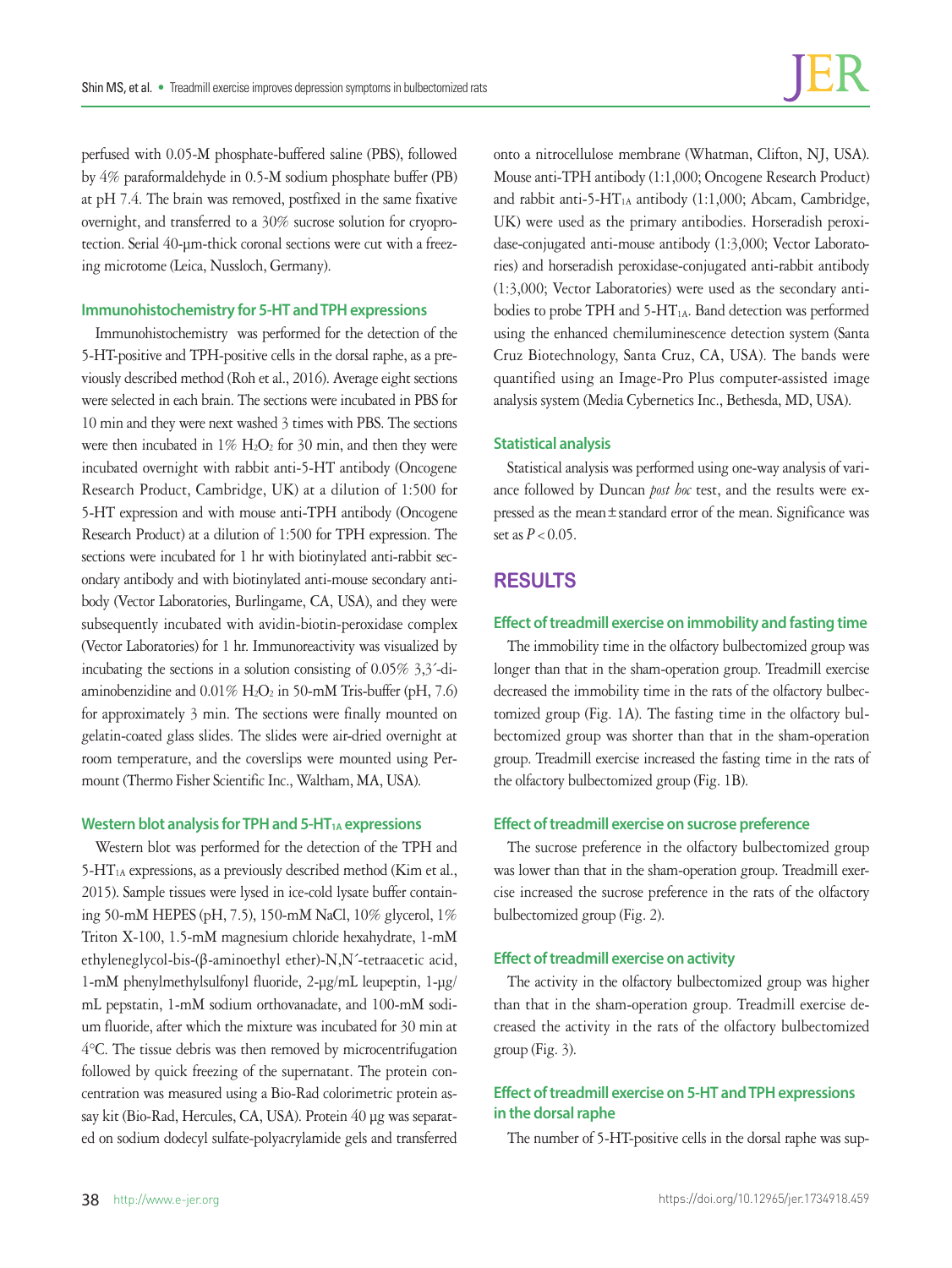

**Fig. 1.** Effect of treadmill exercise on immobility (A) and fast (B) time. Sham, sham-operation group; Sham-Ex, sham-operation and treadmill exercise group; OBX, olfactory bulbectomy group; OBX-Ex, olfactory bulbectomy and treadmill exercise group. Data are represented as the mean± standard error of the mean. \**P*<0.05 compared to the Sham group. # *P*< 0.05 compared to the OBX group.



**Fig. 2.** Effect of treadmill exercise on sucrose intake. Sham, sham-operation group; Sham-Ex, sham-operation and treadmill exercise group; OBX, olfactory bulbectomy group; OBX-Ex, olfactory bulbectomy and treadmill exercise group. Data are represented as the mean± standard error of the mean. \**P*< 0.05 compared to the Sham group. # *P*< 0.05 compared to the OBX group.

pressed by OBX and the number of 5-HT-positive cells in the olfactory bulbectomized rats was recovered near to the normal level by treadmill exercise (Fig. 4A). The number of TPH-positive cells in the dorsal raphe was suppressed by OBX and the number of TPH-positive cells in the olfactory bulbectomized rats was recovered near to the normal level by treadmill exercise (Fig. 4B).

### **Effect of treadmill exercise on TPH and 5-HT<sub>1A</sub> expressions in the dorsal raphe**

The expression of TPH was decreased in the olfactory bulbectomized group but treadmill exercise increased the TPH expression in the rats of the olfactory bulbectomized group (Fig. 5A). The expression of 5-HT1A was decreased in the olfactory bulbectomized group but treadmill exercise increased the 5-HTA expression in the rats of the olfactory bulbectomized group (Fig. 5B).



**Fig. 3.** Effect of treadmill exercise on activity. Sham, sham-operation group; Sham-Ex, sham-operation and treadmill exercise group; OBX, olfactory bulbectomy group; OBX-Ex, olfactory bulbectomy and treadmill exercise group. Data are represented as the mean± standard error of the mean. \**P*< 0.05 compared to the Sham group. # *P*< 0.05 compared to the OBX group.

# **DISCUSSION**

The OBS rat model is widely accepted animal model of depression, showing serotonergic imbalance in the brain (Sato et al., 2008). Chronic stress procedure resulted in a strong decrease in sucrose preference, a putative indicator of anhedonia in rodents (Strekalova et al., 2004). OBX model is associated with increment of immobility time in the forced swimming test and anhedonic-like response in sucrose preference (Rinwa and Kumar, 2014). Olfactory bulbectomized rats demonstrated depressive-like behavioral marks, such as the decreased sucrose consumption, hyperactivity, impaired short-term memory, and anxiety-like behavioral features (Stepanichev et al., 2016). Treadmill exercise restored sucrose consumption with increased cell proliferation and decreased apoptotic cell death in the depressive rats (Lee et al., 2015).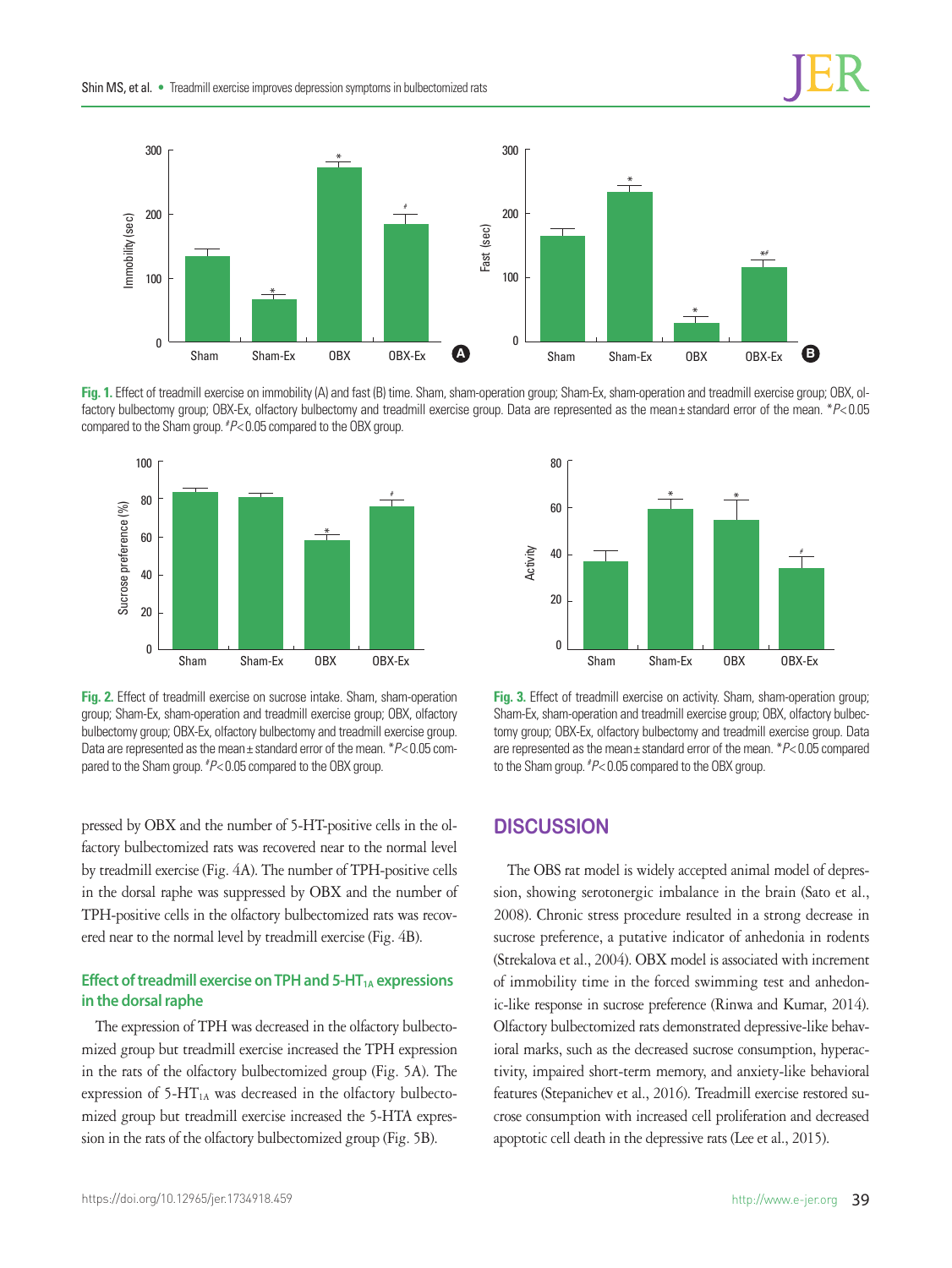

**Fig. 4.** Effect of treadmill exercise on the numbers of 5-hydroxytryptamine (5-HT)-positive cells (A) and tryptophan hydroxylase (TPH)-positive cells (B) in the dorsal raphe. Upper panels: Photomicrographs of immunohistochemistry for the 5-HT-positive cells and the TPH-positive cells. Sham, sham-operation group; Sham-Ex, sham-operation and treadmill exercise group; OBX, olfactory bulbectomy group; OBX-Ex, olfactory bulbectomy and treadmill exercise group. Data are represented as the mean±standard error of the mean. \*P<0.05 compared to the Sham group. \*P<0.05 compared to the OBX group. The scale bar represents 250 μm.



Fig. 5. Effect of treadmill exercise on tryptophan hydroxylase (TPH) protein (B) and 5-hydroxytryptamine 1A receptor (5-HT<sub>1A</sub>) protein (C) expressions in the dorsal raphe. (A) Western blot analysis. Sham, sham-operation group; Sham-Ex, sham-operation and treadmill exercise group; OBX, olfactory bulbectomy group; OBX-Ex, olfactory bulbectomy and treadmill exercise group. Data are represented as the mean± standard error of the mean. \**P*< 0.05 compared to the Sham group. # *P*< 0.05 compared to the OBX group.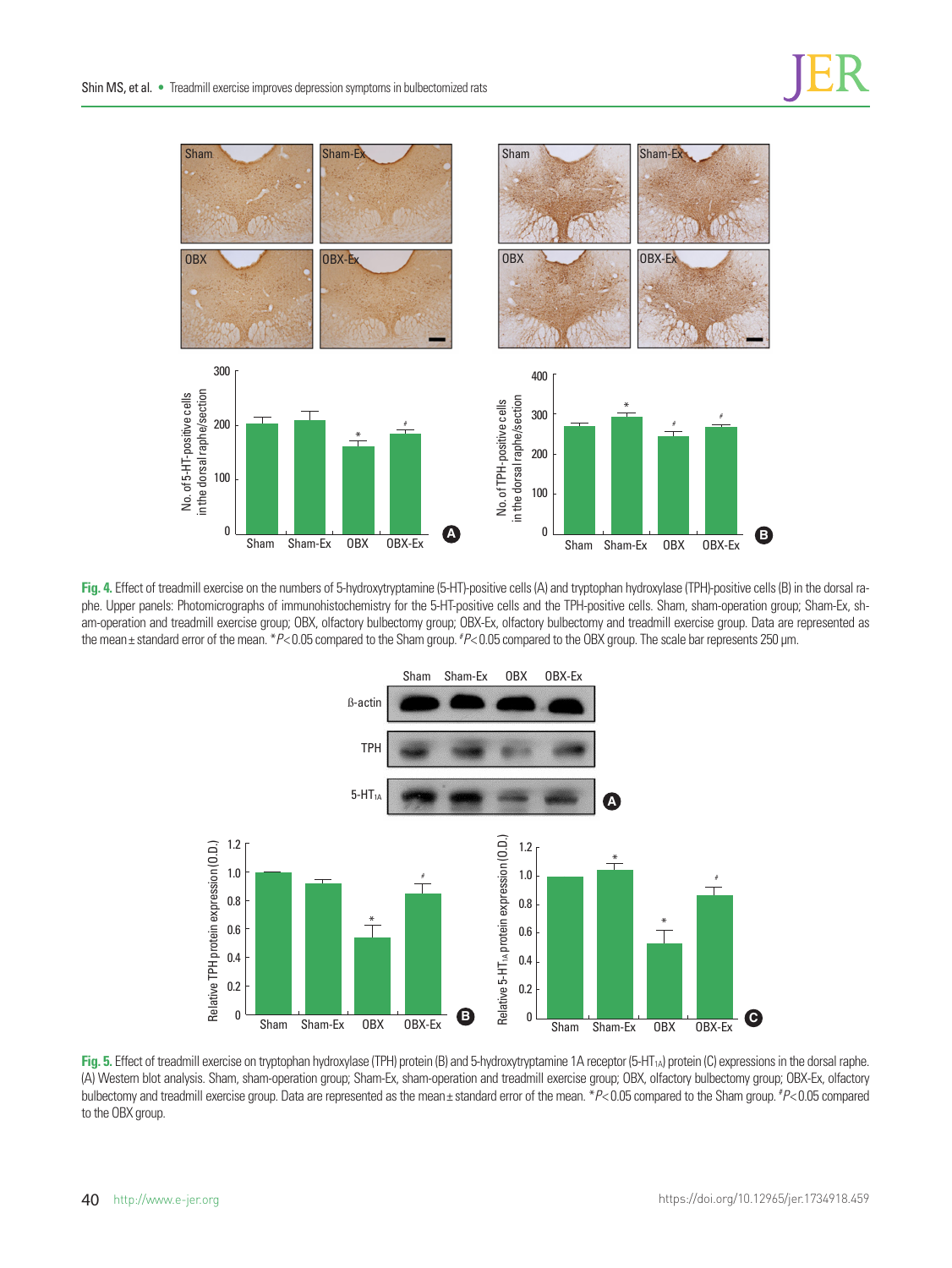In the present study, increased immobility time and decreased fast time in the forced swim test were observed in the olfactory bulbectomized rats, showing depressive symptoms. Sucrose preference in the sucrose preference test was decreased in the olfactory bulbectomized rats, showing anhedonic-like response. Activity in the open field test was also increased in the olfactory bulbectomized rats, showing depressive symptoms. Treadmill exercise decreased immobility time and activity and increased fast time and sucrose preference in the olfactory bulbectomized rats. The present results represent that treadmill exercise ameliorated depressive symptoms in the olfactory bulbectomized rats.

Suppression of the brain serotonergic system is implicated in the pathophysiology of depression (Arborelius et al., 2004). The symptoms of depression are closely associated with reduced activity of the serotonergic system (van der Stelt et al., 2005). The dorsal raphe is involved in the anxiolytic effect of physical activity (Greenwood et al., 2003). Treadmill exercise increased expressions of 5-HT and TPH in the dorsal raphe of the maternal separation-induced depressive rat pups (Baek et al., 2012) and of the chronic mild stress-induced depressive rats (Lee et al., 2015). Physical exercise may exert its antidepressive and anxiolytic effects through neuronal activation of 5-HT neurons in the dorsal raphe (Otsuka et al., 2016).

In the present study, 5-HT and TPH expressions in the dorsal raphe of rats were suppressed by OBX and treadmill exercise increased the expressions of 5-HT and TPH in the olfactory bulbectomized rats. The present results demonstrate that treadmill exercise restored serotonin synthesis in the dorsal raphe of olfactory bulbectomized rats.

Wheel running for 6 weeks increased  $5-HT<sub>1A</sub>$  inhibitory autoreceptor mRNA expression in the dorsal raphe, suggesting that wheel running prevented behavioral depression/learned helplessness and attenuated 5-HT neural activity in dorsal raphe during uncontrollable stress (Greenwood et al., 2003). 5-HT<sub>1A</sub> is involved in the pathophysiology of depression and other stress-related disorders (Kieran et al., 2010). Chronic mild stress reduced both mRNA and protein levels of 5-HT<sub>1A</sub> (Szewczyk et al., 2014). Treadmill exercise alleviated prenatal stress-induced anxiety through  $5-HT<sub>1A</sub>$  activation in rats (Lee et al., 2016).

In the present study, 5-HT<sub>1A</sub> expression in the dorsal raphe was reduced by OBX and treadmill exercise increased  $5-HT<sub>1A</sub>$  expression in the olfactory bulbectomized rats. The present results demonstrate that treadmill exercise up-regulated 5-HT<sub>1A</sub> expression in the dorsal raphe of olfactory bulbectomized rats.

In the present study, treadmill exercise ameliorated OBX-in-

duced depressive symptoms. The antidepressive effect of treadmill exercise might be ascribed to the enhancement of serotonergic function through upregulation of  $5-HT<sub>1A</sub>$  expression in the dorsal raphe. Based on the present results, treadmill exercise might be effective strategy for depression patients.

# **CONFLICT OF INEREST**

No potential conflict of interest relevant to this article was reported.

## **ACKNOWLEDGMENTS**

This work was supported by the National Research Foundation of Korea Grant funded by the Korean Government (NRF-2014S1 A5A2A01015472).

## **REFERENCES**

- Arborelius L, Hawks BW, Owens MJ, Plotsky PM, Nemeroff CB. Increased responsiveness of presumed 5-HT cells to citalopram in adult rats subjected to prolonged maternal separation relative to brief separation. Psychopharmacology (Berl) 2004;176:248-255.
- Archer T, Josefsson T, Lindwall M. Effects of physical exercise on depressive symptoms and biomarkers in depression. CNS Neurol Disord Drug Targets 2014;13:1640-1653.
- Baek SS, Jun TW, Kim KJ, Shin MS, Kang SY, Kim CJ. Effects of postnatal treadmill exercise on apoptotic neuronal cell death and cell proliferation of maternal-separated rat pups. Brain Dev 2012;34:45-56.
- Bhagwagar Z, Hinz R, Taylor M, Fancy S, Cowen P, Grasby P. Increased 5-HT2A receptor binding in euthymic, medication-free patients recovered from depression: a positron emission study with  $[^{11}C]MDL$ 100,907. Am J Psychiatry 2006;163:1580-1587.
- Douma TN, Borre Y, Hendriksen H, Olivier B, Oosting RS. Simvastatin improves learning and memory in control but not in olfactory bulbectomized rats Psychopharmacology (Berl) 2011;216:537-544.
- Greenwood BN, Foley TE, Day HE, Campisi J, Hammack SH, Campeau S, Maier SF, Fleshner M. Freewheel running prevents learned helplessness/behavioral depression: role of dorsal raphe serotonergic neurons. J Neurosci 2003;23;2889-2898.
- Kalshetti PB, Alluri R, Mohan V, Thakurdesai PA. Effects of 4-hydroxyisoleucine from Fenugreek Seeds on depression-like behavior in socially isolated olfactory bulbectomized rats. Pharmacogn Mag 2015; 11(Suppl 3):S388-396.

Kieran N, Ou XM, Iyo AH. Chronic social defeat downregulates the